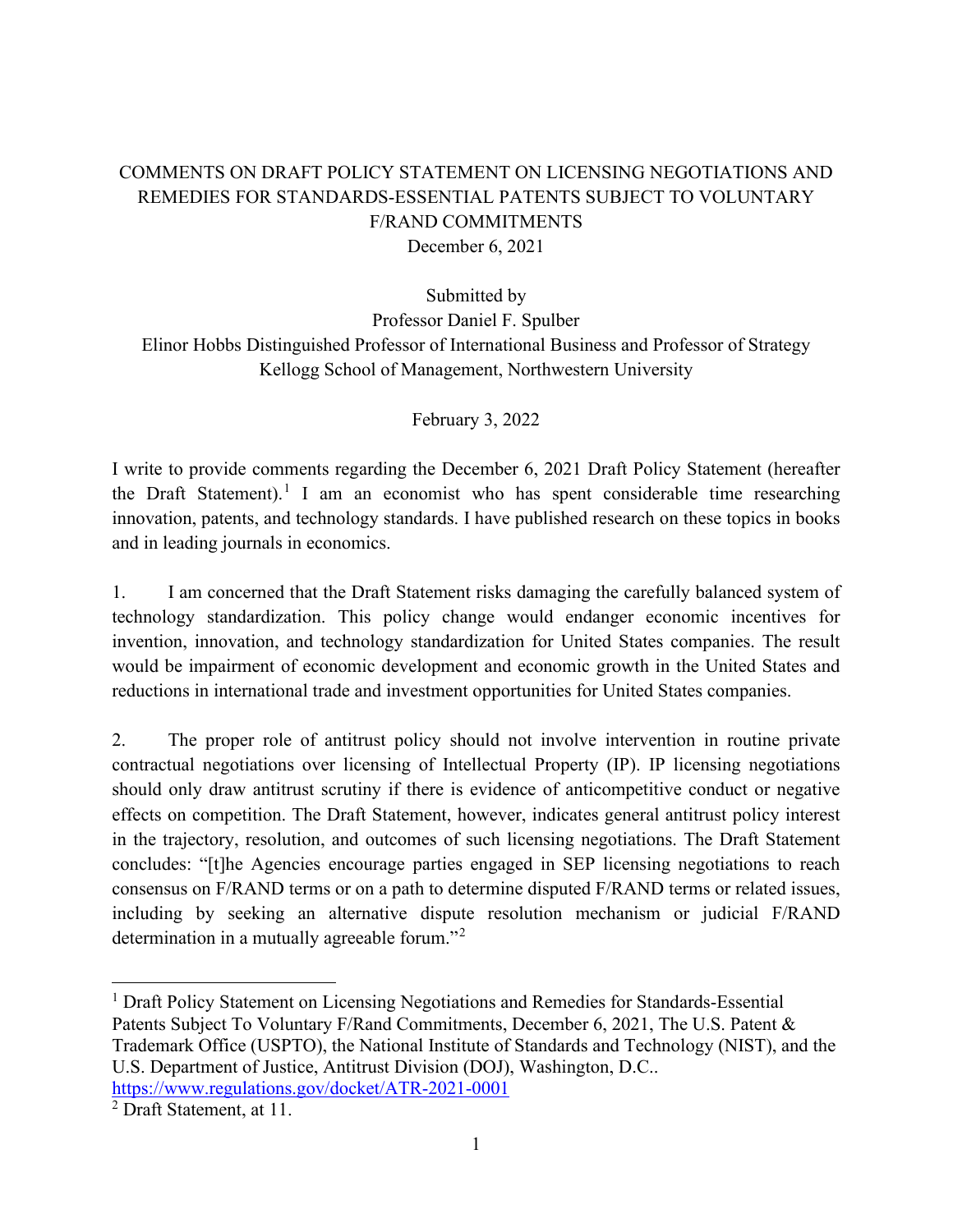3. Although the Draft Statement takes account of the interests of patent holders and implementers, it does not strike an appropriate balance between those interests. Rather, the Draft Statement would harm both patent holders and implementers by limiting IP rights and decreasing incentives for technology standardization. The Draft Statement would alter the balance through an interventionist approach to licensing of IP.

4. Based on the IP policies of many Standards Development Organizations (SDOs), holders of Standard Essential Patents (SEPs) make commitments to license on terms that are fair, reasonable and non-discriminatory (FRAND). FRAND commitments are clearly defined by three main institutions.[3](#page-1-0) First and foremost, the vast number of licensing agreements between SEP holders and implementers define FRAND commitments. Second, standards organizations define FRAND commitments, typically describing them in a general fashion and deferring to private licensing agreements to specify the particulars of FRAND commitments. Finally, courts help specify the meaning of FRAND commitments when patent disputes arise, although negotiated license agreements far outnumber legal disputes.

5. The opportunity to seek injunctive relief through the courts is an important aspect of enforcing IP rights of patent holders and is consistent with FRAND commitments. The Draft Statement seeks to place conditions on injunctive relief that go far beyond the already stringent conditions established by the courts. According to the Draft Statement "[w]here a potential licensee is willing to license and is able to compensate a SEP holder for past infringement and future use of SEPs subject to a voluntary F/RAND commitment, seeking injunctive relief in lieu of good-faith negotiation is inconsistent with the goals of the F/RAND commitment."[4](#page-1-1) A potential licensee claiming to be willing to license and able to compensate a SEP holder for past infringement and future use of SEPs is not sufficient if the potential licensee engages in hold-out and does not negotiate in good faith.

5. The Draft Statement recognizes problems arising from bad faith negotiation by potential licensees.<sup>[5](#page-1-2)</sup> However, the Draft Statement would create an obstacle course for SEP holders seeking remedies for infringement. Such limitations on enforcement of IP rights of SEP holders will encourage infringement and hold-out in negotiations. This will not only make

<span id="page-1-0"></span><sup>&</sup>lt;sup>3</sup> Daniel F. Spulber, Licensing Standard Essential Patents with FRAND Commitments: Preparing for 5G Mobile Telecommunications, 2020, Colorado Technology Law Journal, 18(1), pp. 79- 159, [http://ctlj.colorado.edu/wp-content/uploads/2021/02/18.1\\_4-Spulber-4.2.20.pdf.](http://ctlj.colorado.edu/wp-content/uploads/2021/02/18.1_4-Spulber-4.2.20.pdf)

<span id="page-1-1"></span><sup>4</sup> Draft Statement, at 4.

<span id="page-1-2"></span> $<sup>5</sup>$  Draft Statement, at 4. ("At the same time, when standards implementers are unwilling to accept</sup> a F/RAND license or delay licensing negotiations in bad faith, these strategies can lessen patent holders' incentives to participate in the development process or contribute technologies to standards voluntarily."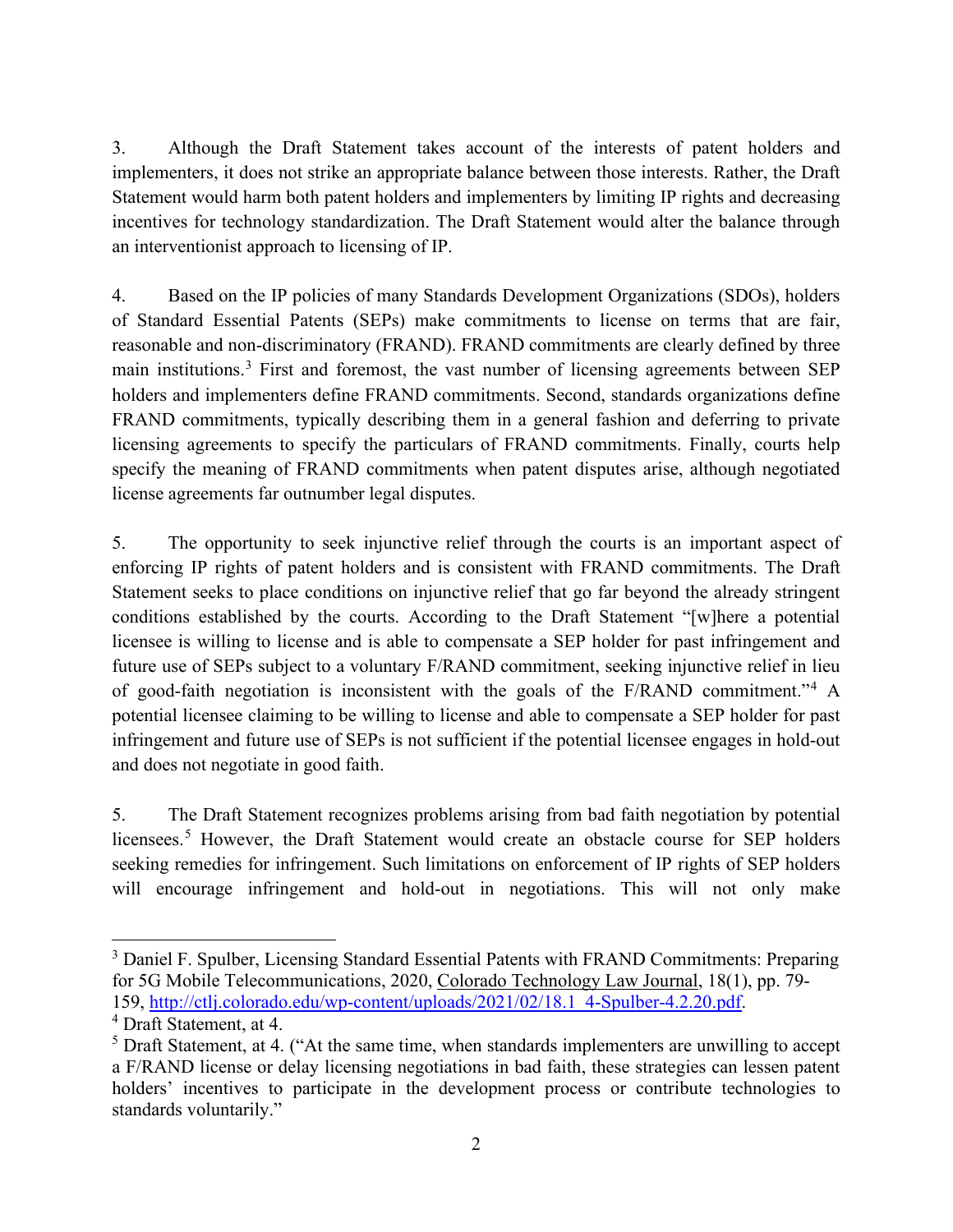commercialization of invention more difficult but will diminish incentives to invent and innovate.

6. The Draft Statement improperly defines "opportunistic conduct" as SEP holders seeking higher compensation than they would have obtained prior to standardization. According to the Draft Statement, "[o]pportunistic conduct by SEP holders to obtain, through the threat of exclusion, higher compensation for SEPs than they would have been able to negotiate prior to standardization, can deter investment in and delay introduction of standardized products, raise prices, and ultimately harm consumers and small businesses."[6](#page-2-0) This approach to IP licensing incorrectly presumes that patent royalties are increased by standardization. In practice, inventors often develop the patented technology during the standardization process, reflecting inventive effort and investment needed to create technological change. SEPs represent technological contributions that help make technology standards possible, rather than simply obtaining approval from standards organizations. The value of SEPs in the marketplace reflects the economic value of their technological contributions.

7. The Draft Statement suggests that an SEP holder engages in good-faith negotiation by making a "good-faith FRAND offer."[7](#page-2-1) This is too stringent a criterion for good-faith licensing negotiation. It is widely recognized that FRAND commitments involve licensing on terms that are FRAND rather than making FRAND offers at every stage of the negotiation. Requiring every offer to be FRAND would impede normal IP licensing negotiations.

8. The DOJ raises the following questions: "Will the licensing considerations set forth in the draft revised Statement promote a useful framework for good-faith F/RAND licensing negotiations? In what ways could the framework be improved? How can any framework for good-faith negotiations, and this framework in particular, better support the intellectual property rights policies of standards-setting organizations?"[8](#page-2-2) According to the Draft Statement "Where a SEP holder has made a voluntary F/RAND commitment, the eBay factors, including the irreparable harm analysis, balance of harms, and the public interest generally militate against an injunction."[9](#page-2-3) The Draft Statement seeks to apply more stringent criteria for injunctions than those set forth in *eBay*. [10](#page-2-4) In this regard, the Draft Statement relies on *Apple Inc. v. Motorola,*  Inc..<sup>[11](#page-2-5)</sup> The Draft Statement would serve to limit access to injunctive relief, which would diminish the IP rights of inventors and reduce incentives for implementers to participate in IP licensing negotiations.

<span id="page-2-0"></span><sup>6</sup> Draft Statement, at 4.

<span id="page-2-1"></span><sup>7</sup> Draft Statement, at 5.

<span id="page-2-2"></span><sup>8</sup> [https://www.justice.gov/opa/pr/public-comments-welcome-draft-policy-statement-licensing](https://www.justice.gov/opa/pr/public-comments-welcome-draft-policy-statement-licensing-negotiations-and-remedies-standards)[negotiations-and-remedies-standards](https://www.justice.gov/opa/pr/public-comments-welcome-draft-policy-statement-licensing-negotiations-and-remedies-standards)

<span id="page-2-3"></span><sup>&</sup>lt;sup>9</sup> Draft Statement, at 9.

<span id="page-2-4"></span><sup>10</sup> *eBay Inc. v. MercExchange, L. L. C.*. <sup>10</sup> 547 U.S. 388 (2006).

<span id="page-2-5"></span><sup>11</sup> *Apple Inc. v. Motorola, Inc.*, 757 F.3d 1286, 1332 (Fed. Cir. 2014),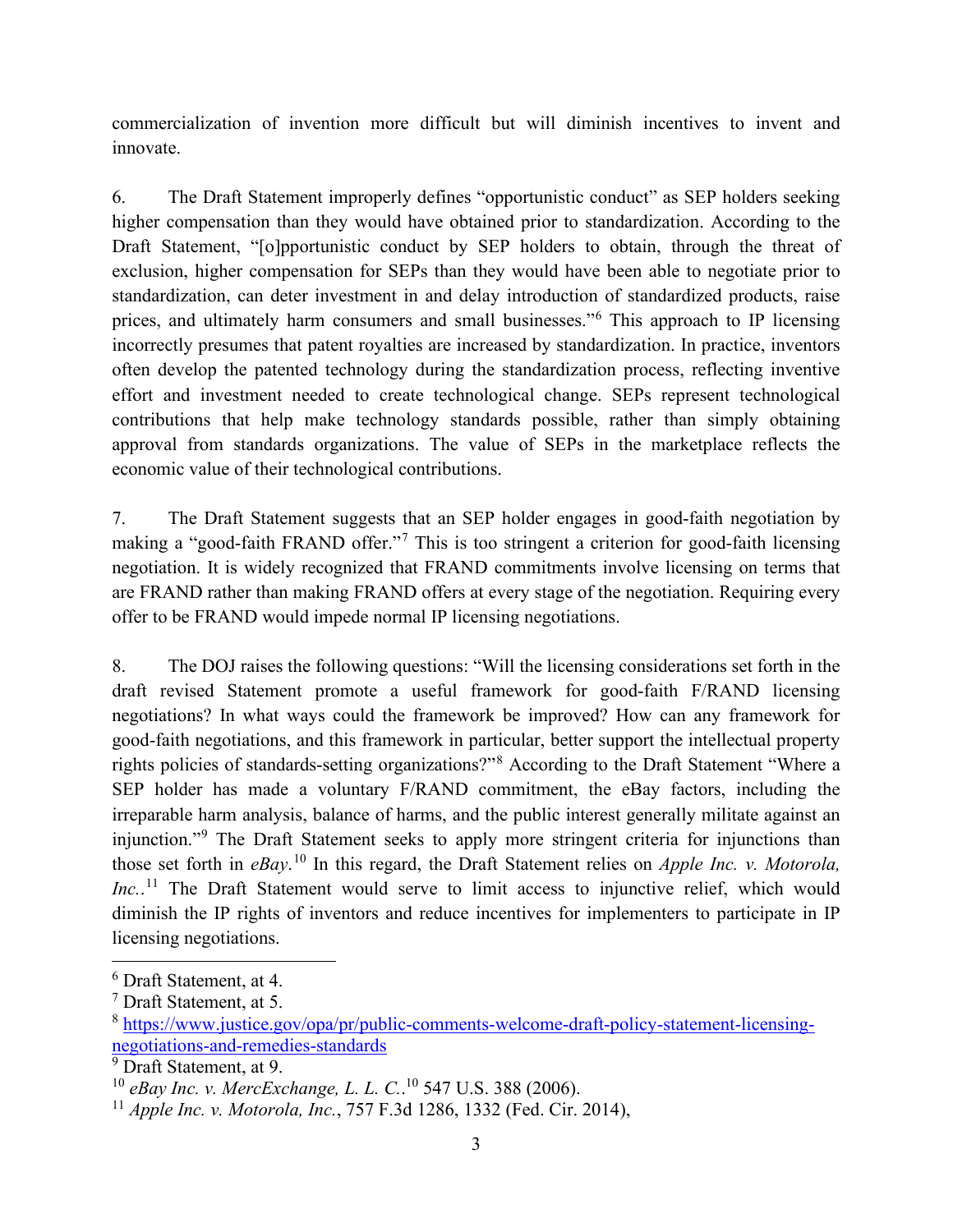9. Antitrust policy should not be used to regulate patent license negotiations, whether or not patents are SEPs subject to FRAND commitments. Rather, patent license negotiations should continue to take place within the context of private bargaining in the competitive marketplace, IP rules established by SDOs, and court decisions. For this reason, the Draft Statement should not seek to provide a framework for good-faith F/RAND licensing negotiations, nor should antitrust establish such frameworks. The DOJ should avoid making rules that would limit injunctions, specify offers by SEP holders, or advise inventors and implementors on how to conduct IP license negotiations. Negotiation between patent holders and technology implementers alleviates a broad range of concerns about inefficiencies in royalties and terms of license agreements.<sup>[12](#page-3-0)</sup>

10. The policies outlined in the Draft Statement will weaken protections for the IP rights of patent holders in the United States. This will diminish incentives for invention and innovation, which will impact economic growth and development in the United States. Failure to adequately protect the IP rights of inventors will diminish incentives for inventors in the United States and in other countries to seek patents in the United States. Patents are the foundation of the market for technology, providing the basis for commercialization of new technologies.<sup>[13](#page-3-1)</sup> Patents are important for entrepreneurs because they help to attract investment in startups and new firms. Patents and other intangible assets are a major part of the market value of corporations.

11. The policies outlined in the Draft Statement could decrease incentives for technology standardization. Technology standardization is critical for invention and innovation. Protection of IP rights of SEP holders is necessary for creative companies to develop and contribute technologies to standards organizations.[14](#page-3-2) Standards organizations establish, adopt, disseminate, and coordinate technology standards in almost every industry.<sup>[15](#page-3-3)</sup> There are over one thousand standards organizations, which develop hundreds of thousands of standards affecting almost every part of the economy of the United States.

12. Protecting the IP rights of SEP holders is important for participation in international trade by United States companies. Technology standardization helps overcome barriers to international

<span id="page-3-0"></span> $12$  Daniel F. Spulber, Antitrust Policy toward Patent Licensing: Why Negotiation Matters, 2021, Minnesota Journal of Law, Science and Technology, Vol. 22, No. 1, pp. 83-161, [https://scholarship.law.umn.edu/mjlst/.](https://scholarship.law.umn.edu/mjlst/)<br><sup>13</sup> Daniel F. Spulber, 2021, The Case for Patents, World Scientific Publishing Company.

<span id="page-3-1"></span>

<span id="page-3-2"></span><sup>&</sup>lt;sup>14</sup> Justus Baron and Daniel F. Spulber, Technology Standards and Standard Setting Organizations: The Searle Center Database, 2018, Journal of Economics & Management , Strategy, 27:3, Fall, pp. 462-503, [https://doi.org/10.1111/jems.12257.](https://doi.org/10.1111/jems.12257)

<span id="page-3-3"></span><sup>&</sup>lt;sup>15</sup> Daniel F. Spulber, Standard Setting Organizations and Standard Essential Patents: Voting and Markets, 2019, The Economic Journal, Journal of the Royal Economic Society, 129(619), April, pp. 1477–1509, [https://doi.org/10.1111/ecoj.12606.](https://doi.org/10.1111/ecoj.12606)